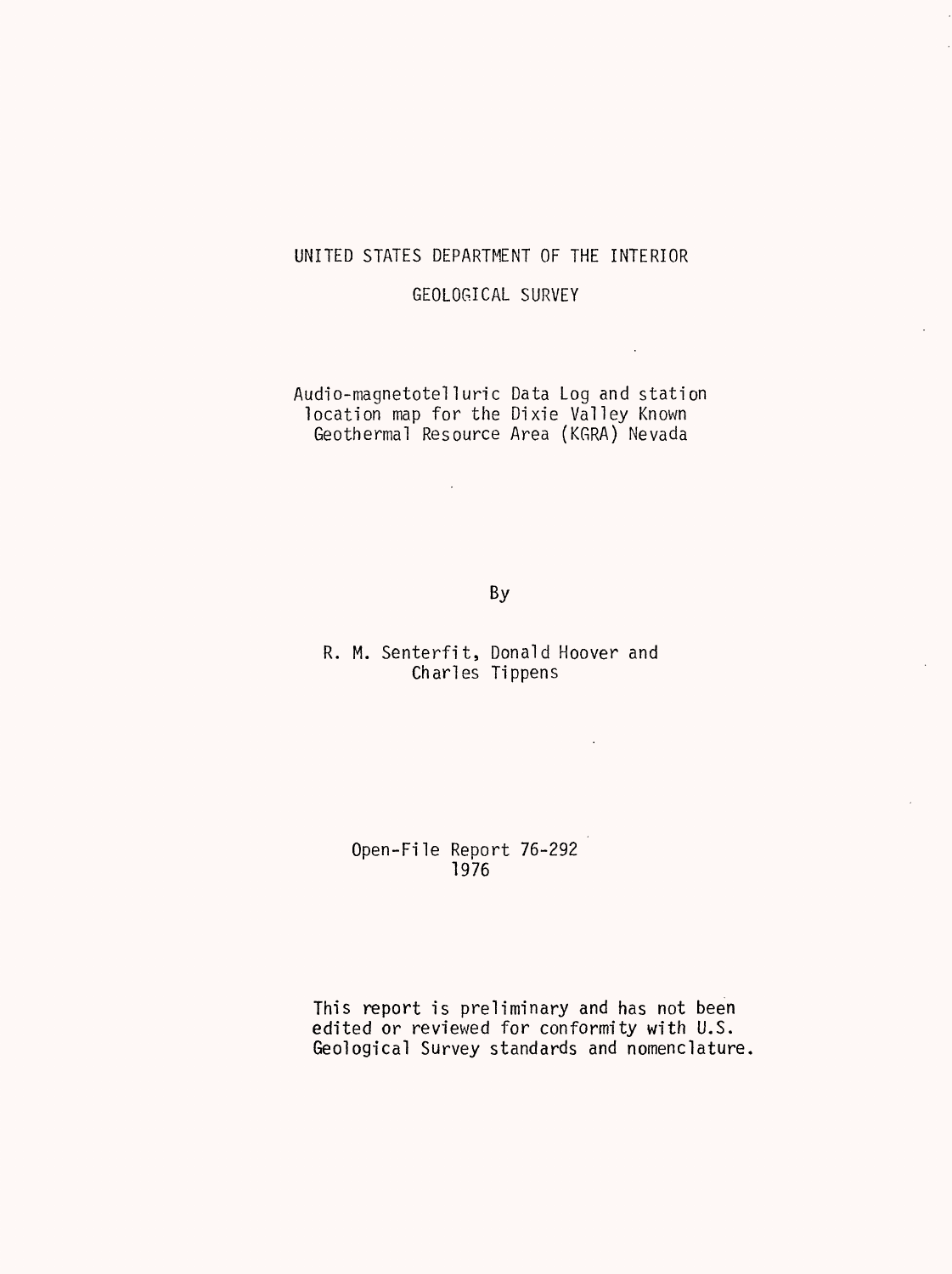$pa = observed$  apparent resistivity in ohm-metres

 $N =$  number of observations  $Er = standard error in \\ oirm-metres$ 

 $-$  = no data

"NOTE" - Telluric line orientation indicated with station numbers.

|                         |              |                         |                            |                  |                         | FREOLIENCY               |                               |      |                          |               |                             |                          |         |
|-------------------------|--------------|-------------------------|----------------------------|------------------|-------------------------|--------------------------|-------------------------------|------|--------------------------|---------------|-----------------------------|--------------------------|---------|
| Sta.<br>No.             |              | 7.5                     | 10                         | 14               | 27                      | 76                       | 285                           | 685  | 1.2K                     | 3.3K          | 6.7K                        | 10.2K 18.6K              |         |
| $L$ rs                  | pa           | 13.2                    | 6.1                        | 24,3             | 14.9                    | 3.8                      | 1.4                           |      | مسہ                      | 12.0          | 9.1                         | 20.7                     | -       |
|                         | $\mathbf N$  | 8                       | $5\overline{)}$            | 13               | 13                      | 10                       | 6                             | --   |                          | $\mathcal{L}$ | 10                          | $\boldsymbol{l}$         | ~       |
|                         | Ex           | 2.3                     | $\nu$ , $\beta$            | 1.5              | $\rho$ ,9               | 1.4                      | $\mathcal{O}$ . $\mathcal{I}$ | --   | -                        | 1.5           | 0.4                         |                          | -       |
| Ew                      | ρa           | 17.2                    | 18.2                       | 16.6             | 15.5                    | 13.8                     | 4.6                           | --   | -                        | 2.7           | 2.0                         | 3.3                      | -       |
|                         | ${\bf N}$    | $\boldsymbol{\mu}$      | 8                          | $\overline{7}$   | 14                      | 10                       | $\mathbf{z}$                  |      |                          | 4/            | 6                           | $\overline{I}$           | <b></b> |
|                         | Er           | 2.9                     | 2.1                        | 1.7              | 1.4                     | 0.9                      | .09                           |      |                          | 0.1           | .09                         | --                       |         |
| $2$ NS                  | pa           | $\lfloor 0.2 \rfloor$   | 11.6                       | 15.8             | 13.7                    | 15.4                     | 15.2                          | ÷    | -                        | ⊷             | 3,0                         | 0.2                      | -       |
|                         | ${\bf N}$    | $\mathcal{S}$           | $\frac{1}{2}$              | 6                | $\mathcal{B}$           | $\overline{\phantom{a}}$ | 8                             | --   |                          | مسد           | 6                           | $\overline{I}$           | Ĵ.      |
|                         | Er           | $\frac{\theta}{\theta}$ | 1. L                       | 2.l              | .58                     | 3.6                      | 1.3                           | ---  |                          |               | 0.2                         |                          |         |
| $2 \varepsilon w$       | $\rho$ a     | 15.3                    | 21.6                       | 13.6             | 17.0                    | 17.9                     | 18.2                          |      |                          |               | 14.6                        | 18.5                     | ļ       |
|                         | N            | 10                      | $\overline{7}$             | $\boldsymbol{q}$ | $\overline{z}$          | 6                        | $\overline{\mathbf{z}}$       | ÷    |                          |               | $\cal B$                    | $\prime$                 | -       |
|                         | Ex           | 1.8                     | <u>6.8</u>                 | 1.9              | 0.5                     | 1.7                      | 1.8                           | ∽    | -                        |               | $\overline{\mathcal{O}}$ .7 |                          |         |
| <u>3NS</u>              | $\rho a$     | 16.2                    | 7.6                        | 13.0             | 16.6                    | 15.9                     | 13.6                          | -    | سے                       | مسر           | 9.2                         | 13.6                     | ÷       |
|                         | N            | $\overline{\mathbf{3}}$ | 3                          | 6                | 8                       | 6                        | $\boldsymbol{z}$              | -    |                          |               | $\boldsymbol{7}$            | $\overline{\mathcal{S}}$ | -       |
|                         | Er           | 7.2                     | 2.4                        | 1.7              | 1.7                     | $\overline{L}$           | 1.9                           | -    |                          | ÷             | 0.6                         | 3.1                      |         |
| $3 \epsilon \mathsf{w}$ | pa           | 10.6                    | 8.8                        | 9.2              | 17.7                    | 14.2                     | 16.9                          |      |                          |               | 6.9                         | .15.3                    |         |
|                         | N            | 7                       | $\boldsymbol{\mathcal{I}}$ | $\boldsymbol{z}$ | $\overline{\mathbf{z}}$ | 10                       | $\boldsymbol{s}$              |      |                          |               | $\boldsymbol{z}$            | 3                        |         |
|                         | $\mathbf{E}$ | 1.9                     | 1.6                        | 1.3              | 3.4'                    | 1.2                      | 1.8                           |      | -                        |               | .98                         | .47                      |         |
| $4$ NS                  | ρa           | 9,8                     | 11.4                       | 12.2             | 12.4                    | 16.0                     | 13.1                          | ÷    | $\overline{\phantom{a}}$ | -             | 9.1                         | 4.5                      |         |
|                         | N            | $\sqrt{6}$              | $\mathfrak{Z}$             | 13               | $\boldsymbol{\mu}$      | 12                       | 8                             | مس   | -                        | -             | 9                           | 6                        |         |
|                         | $E$ r        | 1.9                     | 4.2                        | 0.9              | O.9                     | 0.9                      | 0.8                           | سب   | $\bullet$<br>-           | -             | O.4                         | 0.4                      |         |
| $4$ EW                  | ρa           | 11.6                    | 8.8                        | 7.6%             | 10.8                    | 10.7                     | 10.2                          | بعده | $\overline{\phantom{a}}$ | --            | 8.6                         | 18.5                     | -       |
|                         | N.           | 10                      | $\boldsymbol{\mathcal{B}}$ | $\boldsymbol{q}$ | 13                      | $\sqrt{2}$               | $\mathcal{S}$                 | ∽    | ---                      |               | 8                           | $\prime$                 |         |
|                         | <b>Fr</b>    | 1.8                     | 1.3                        | 0.9              | 1.5                     | 0.3                      | 1.4                           | ÷    | -                        |               | 0.6                         | سہ                       |         |

<sup>1</sup>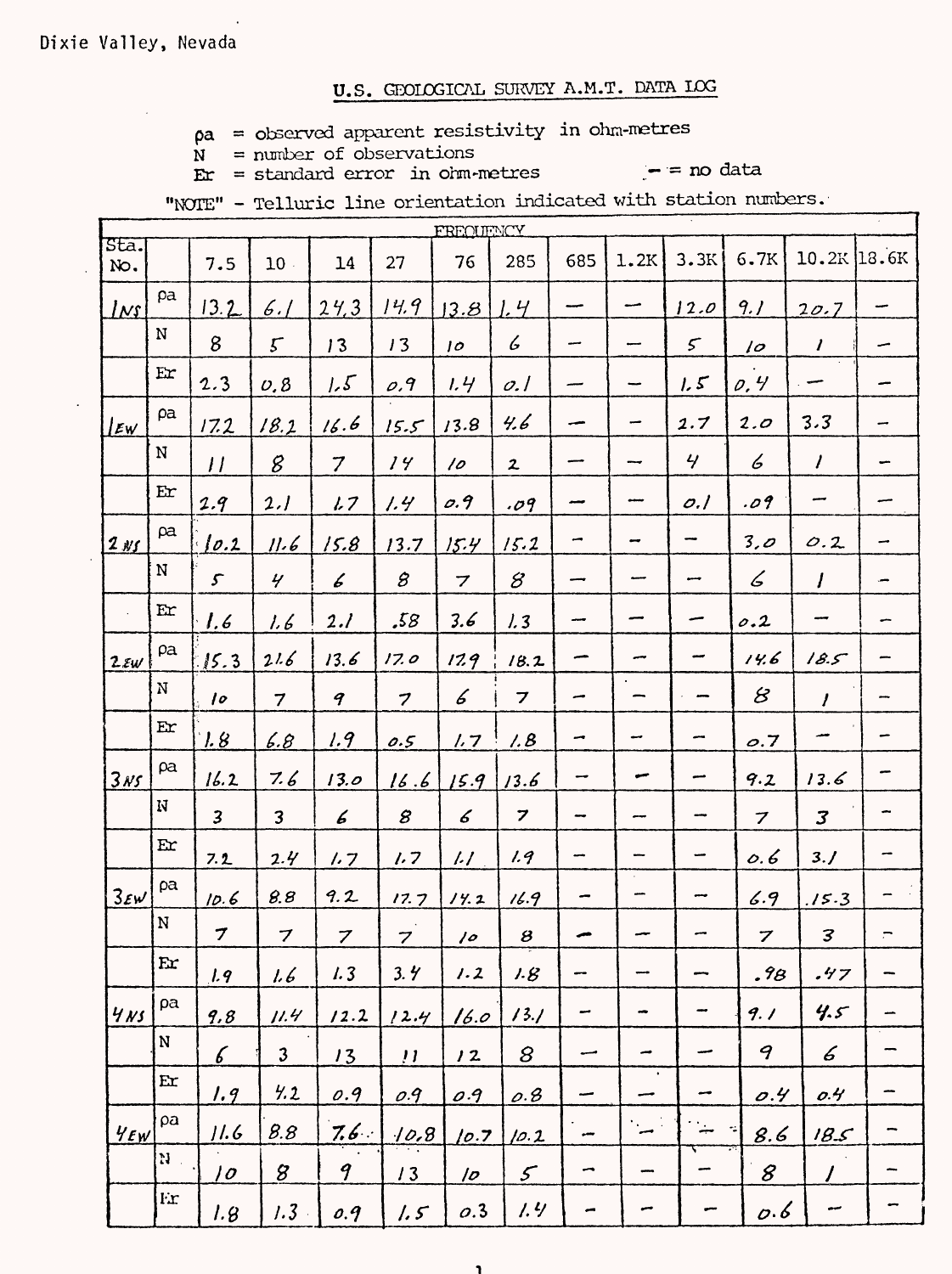$pa = observed apparent resistivity in ohm-metres$ 

 $N =$  number of observations  $Fr = standard error in cmm-metres$ 

 $-$  = no data

"NOTE" - Telluric line orientation indicated with station numbers.

|                    |                            |                             |                            |                            |                  | FREQUENCY                   |                          |                         |                          |                          |                         |                     |       |
|--------------------|----------------------------|-----------------------------|----------------------------|----------------------------|------------------|-----------------------------|--------------------------|-------------------------|--------------------------|--------------------------|-------------------------|---------------------|-------|
| Sta.<br>No.        |                            | 7.5                         | 10                         | 14                         | 27               | 76                          | 285                      | 685                     | 1.2K                     | 3.3K                     | 6.7K                    | 10.2K               | 18.6K |
| $5_{NS}$           | pa                         | 4.9                         | 17.1                       | 13.0                       | 11.2             | 12.3                        | 10.4                     | 2.1                     | .24                      | 1.6                      | 0.9                     | .99                 |       |
|                    | $\mathbf N$                | $\mathfrak{Z}$              | $\mathbf{z}$               | $\mathcal{G}$              | 6                | $\mathcal{L}_{\mathcal{C}}$ | 7                        | $\overline{\mathbf{3}}$ | $\mathbf{z}$             | 8                        | $\mathcal{G}$           | $\prime$            | -     |
|                    | Er                         | 0.9                         | 6.0                        | 2.2                        | 0.4              | .99                         | $\frac{1}{3}$            | 0, 6                    | .07                      | .24                      | 06.                     | -                   | -     |
| $5 \varepsilon$ W  | pa                         | 11.2                        | 13.4                       | 12.2                       | 10.7             | 11.0                        | 13.2                     | 4.3                     | 1.3                      | 2.8                      | 2.9                     | 9.4                 |       |
|                    | N                          | $\overline{y}$              | $\boldsymbol{\mathit{6}}$  | $\mathcal I$               | $\boldsymbol{7}$ | $\overline{z}$              | 9                        | 6                       | $\mathfrak z$            | $\boldsymbol{z}$         | 8                       | $\prime$            | -     |
|                    | $\mathbf{E}$               | l.l                         | 2.9                        | 2.1                        | 1.9              | 0.9                         | ,51                      | ,90                     | .27                      | .79                      | .22                     |                     |       |
| 6ns                | $\alpha$                   | 16.2                        | 10.2                       | 14.0                       | 12.2             | 13.7                        | 13.6                     | 2.2                     | مبب                      | 7.6                      | 4.5                     | 20.0                |       |
|                    | ${\bf N}$                  | 8                           | $\mathcal B$               | 9                          | $\overline{\nu}$ | 12                          | 1 <sub>o</sub>           | $\overline{\mathbf{3}}$ | ÷                        | $\mathfrak{Z}$           | 10                      | $\mathfrak{Z}$      |       |
|                    | Ex                         | <u>l.L</u>                  | 1.4                        | 1.2                        | 0.6              | O.4                         | 0.8                      | O.4                     | ÷                        | 0.5                      | O.5                     | 2.5                 |       |
| $6$ $\epsilon$ $w$ | pa.                        | 16.9                        | 8.9                        | 10.6                       | 8.6              | 9.8                         | 16.7                     | 1.9                     | ÷                        | 1.7                      | 3.2                     | 13.5                |       |
|                    | ${\bf N}$                  | $\pmb{\mathcal{B}}$         | 10                         | $\boldsymbol{\mathcal{U}}$ | 10               | 10                          | $\overline{\mathbf{z}}$  | $\mathbf{3}$            | $\overline{\phantom{a}}$ | $\frac{1}{\sqrt{2}}$     | $\overline{z}$          | $\prime$            | ÷,    |
|                    | Er                         | 1.5                         | 1.2                        | 0.8                        | 0.7              | 0.4                         | 2.1                      | O.9                     | -                        | 0.1                      | 0.4                     | --                  |       |
| Zxz                | $\alpha$                   | 9.9                         | 9.1                        | 13.1                       | 16J              | 17.2                        | 12.7                     | 2.4                     | 3.7                      | 12.0                     | 8.9                     | 13.4                | -     |
|                    | N                          | $\overline{7}$              | $\boldsymbol{7}$           | 7                          | 15               | 9                           | 13                       | $\overline{\mathbf{3}}$ | $\boldsymbol{z}$         | 9                        | 6                       | $\overline{\prime}$ |       |
|                    | E                          | 1.7                         | 1.4                        | 1.1                        | O.8              | O.4                         | 1.1                      | 0.6                     | 1.4                      | O.6                      | 0.6                     | --                  |       |
| $7$ $\epsilon$ w   | pa                         | <u> 11. 7</u>               | 7.7                        | 10.9                       | 12.8             | 14.2                        | 13.0                     | 1.2                     | 5.2                      | 1.9                      | $2.$ $\%$               | 4.1                 |       |
|                    | ${\bf N}$                  | $\pmb{\beta}$               | $\boldsymbol{\mathcal{U}}$ | 12                         | 10               | 9                           | $\overline{\mathcal{S}}$ | $\prime$                | $\mathbf{3}$             | $\overline{\phantom{a}}$ | 9                       | $\prime$            |       |
|                    | E x                        | 0.6                         | 0.7                        | 0.6                        | 2.6              | 0.9                         | O.9                      | سب                      | l.l                      | O.3                      | O.1                     |                     |       |
| $8$ Ns             | ρa                         | 5.9                         | 4.9                        | 8.3                        | 9.4'             | 13.7                        | b.b                      | --                      | ⊷                        |                          | 14.6                    | 28.1                |       |
|                    | $\mathbf{N}_{\perp}$       | $\mathcal{L}_{\mathcal{C}}$ | 6                          | Ч                          | 6                | $\overline{z}$              | 6                        |                         | --                       |                          | $\overline{7}$          | $\overline{I}$      | ---   |
|                    | $\mathbf{E}$               | 1.2                         | O.8                        | O.3                        | 0.4              | 0.6                         | O.8                      | مب                      | $\bullet$                | --                       | 0.6                     | يبعب                |       |
| $8$ EW             | ρa                         | 5.2                         | 5.5                        | 6.9                        | 10.0             | 12.3                        | 13.2                     | سہ                      | سہ                       |                          | 6.0                     | 18.0                |       |
|                    | $\mathbf{N}$               | 9                           | $\boldsymbol{\mathcal{L}}$ | $\mathcal{L}$              | 6                | $\mathcal{B}_{\mathbb{R}}$  | 6                        | ÷                       | $\overline{\phantom{a}}$ | -                        | $\overline{\mathbf{7}}$ | $\prime$            |       |
|                    | $\mathop{\rm Er}\nolimits$ | 0.9:                        | 0.4                        | $\sqrt{7}$                 | 0.8              | 2.2                         | 2.9                      |                         |                          |                          | 0.6                     |                     |       |

 $\mathbf{2}$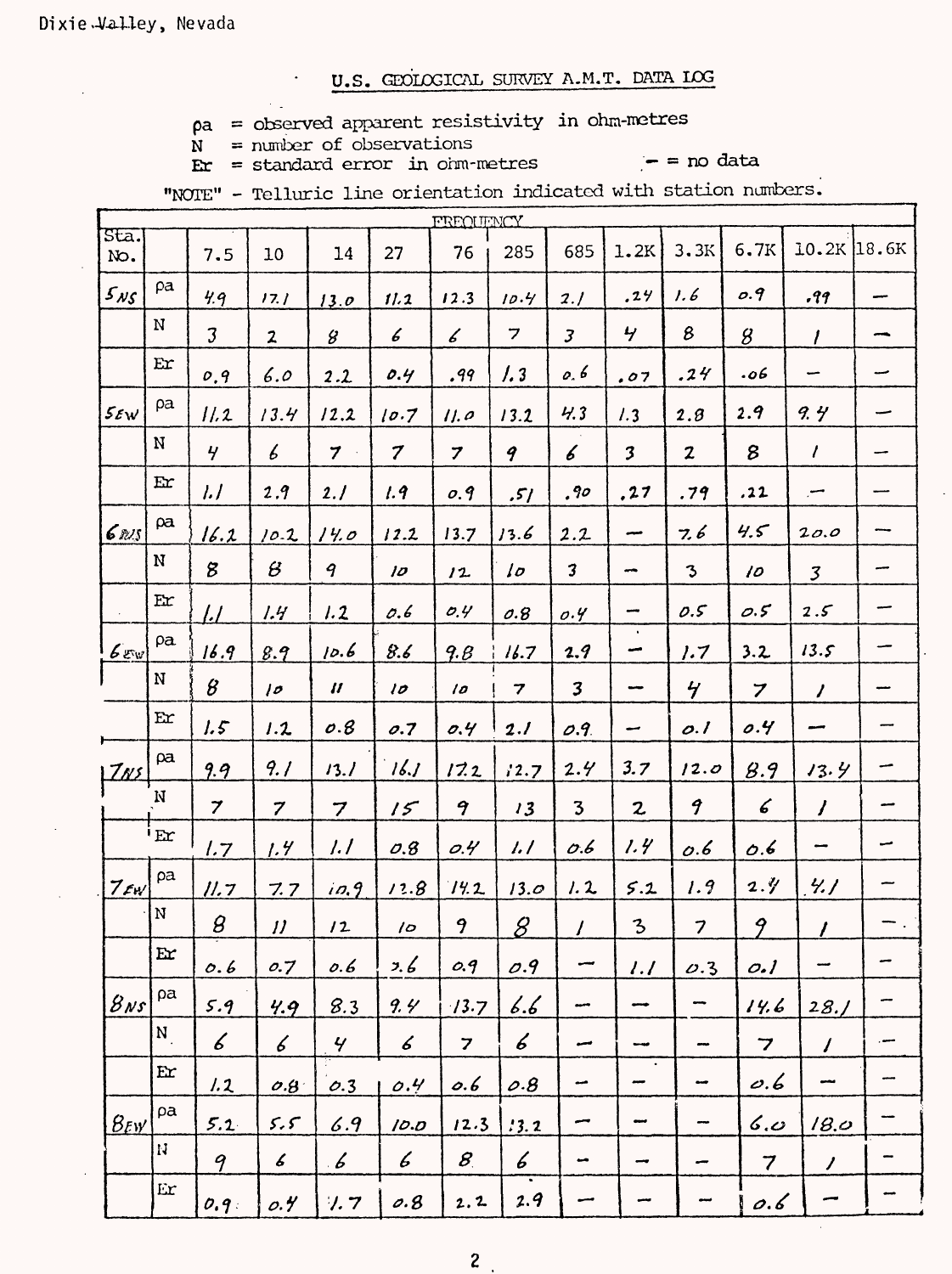$pa = observed$  apparent resistivity in ohm-metres

 $N =$  number of observations  $\mathbf{E} \mathbf{r} = \text{standard error}$  in order standard

 $-$  = no data

"NOTE" - Telluric line orientation indicated with station numbers.

|                                          |              |                             |                            |                            |                             | FREOUENCY               |                            |                          |                                       |                          |                          |                             |                          |
|------------------------------------------|--------------|-----------------------------|----------------------------|----------------------------|-----------------------------|-------------------------|----------------------------|--------------------------|---------------------------------------|--------------------------|--------------------------|-----------------------------|--------------------------|
| Sta.<br>No.                              |              | 7.5                         | 10                         | 14                         | 27                          | 76                      | 285                        | 685                      | 1.2K                                  | 3.3K                     | 6.7K                     | $10.2K$ 18.6K               |                          |
| $9$ <sub>NS</sub>                        | pa           | 16.1                        | 7.7                        | 2.3                        | 6.8                         | 5.7                     | 13.4                       | سب                       | -                                     | <b></b>                  | 5.6                      | 20.5                        | -                        |
|                                          | N            | $\overline{z}$              | 6                          | $\overline{\mathbf{3}}$    | $\overline{\phantom{a}}$    | $\mathscr{B}$           | $\mathcal{S}$              | ىپ                       | $\overline{\phantom{0}}$              | --                       | 6                        | $\prime$                    | -                        |
|                                          | Ex           | 2.6                         | 1.8                        | 0.5                        | $\rho.7$                    | 1.1                     | 2.0                        | --                       | ÷,                                    | $\overline{\phantom{0}}$ | O.9                      | --                          | $\overline{\phantom{a}}$ |
| $9$ EW                                   | $\rho$ a     | 17.2                        | 4.2                        | 3.2                        | 4.8                         | 5.4                     | 9,5                        | ---                      | -                                     | -                        | 1.1                      | 6.5                         | -                        |
|                                          | $\mathbf N$  | $\mathcal{L}_{\mathcal{L}}$ | 6                          | 6                          | 6                           | 6                       | $\overline{z}$             | بب                       | -                                     |                          | $\overline{\phantom{a}}$ | $\prime$                    | ÷                        |
|                                          | E <b>r</b>   | 3.6                         | $o.\beta$                  | 0.5                        | 0.4                         | 0.3                     | 1.0                        |                          |                                       | -                        | o. I                     | -                           |                          |
| $I_{\mathcal{O},\mathcal{Y}\mathcal{S}}$ | pa           | 9.2                         | 12.1                       | 17.3                       | 241                         | 68.3                    | 36.1                       |                          |                                       | -                        | 1.8                      | 6.4                         | --                       |
|                                          | ${\bf N}$    | $\overline{7}$              | $\prime$                   | Ъ                          | $\mathcal{F}$               | $\mathcal{L}$           | $\mathcal{S}$              | ---                      |                                       | سب                       | 6                        | $\overline{I}$              | ÷                        |
|                                          | Ex           | 2.o                         | ÷                          | 4.7                        | 3.2                         | 15.7                    | 9.5                        | ~                        |                                       | -                        | کە.                      | -                           | -                        |
| $10$ EW                                  | pa           | 17.3                        | 17.7                       | 16.7                       | 22.9                        | 20.2                    | 34.0                       | -                        |                                       | . –                      | 8.3                      | 11.8                        | --                       |
|                                          | $\bf N$      | 9                           | 6                          | $\boldsymbol{\mathcal{L}}$ | $\mathcal{L}_{\mathcal{L}}$ | $\overline{\mathbf{z}}$ | 6                          | مين                      |                                       | i waa                    | $\mathcal{B}$            | $\overline{I}$              |                          |
|                                          | Er           | 2.3                         | 4.1                        | 1.7                        | 2.4                         | 1.8                     | 4.8                        | --                       |                                       | ÷                        | O.8                      | مسہ                         |                          |
| 11Ns                                     | pa           | 3.7                         | 13.9                       | 8.9                        | 18.9                        | 245                     | 35.2                       | --                       |                                       |                          | 0.6                      |                             | $\overline{\phantom{a}}$ |
|                                          | N            | $\mathbf{y}$                | $\mathcal{F}$              | 6                          | 8                           | 9                       | $\boldsymbol{\beta}$       | مب                       |                                       |                          | $\overline{z}$           | $\overline{\mathbf{3}}$     | -                        |
|                                          | Ex           | 0.7                         | 3.1                        | 2.3                        | 1.8                         | 3.1                     | 5.4                        | $\overline{\phantom{a}}$ |                                       |                          | .04                      | .02                         |                          |
| $  $ Ew                                  | ρa           | 5.5                         | 11.4                       | 2.2.5                      | 18.7                        | 14.7                    | 41.3                       |                          |                                       |                          | 11.2                     | 30.2                        | ∽                        |
|                                          | ${\bf N}$    | 10 <sub>2</sub>             | $\boldsymbol{\beta}$       | 10                         | $\pmb{\mathcal{B}}$         | 9                       | 6                          |                          |                                       |                          | 8                        | $\mathcal{L}_{\mathcal{L}}$ |                          |
|                                          | $\mathbf{E}$ | 0.8                         | 1.3                        | 2.8                        | 3.9                         | 2.6                     | 9.2                        | m                        | $\overline{\phantom{a}}$              | $\blacksquare$           | $\rho$ . $\beta$         | ÷,                          | ÷                        |
| 12NS                                     | ρa           | 5.3                         | 5.7                        | 2.3                        | 7.0                         | 13.0                    | 9.3                        | ÷,                       | -                                     | ÷                        | 1.2                      | 2.7                         | ∽                        |
|                                          | $\mathbf N$  | $\mathcal{B}$               | $\boldsymbol{\mathcal{B}}$ | $\overline{\mathbf{z}}$    | 9                           | 13                      | $\boldsymbol{\mathcal{U}}$ | $\overline{\phantom{a}}$ | $\blacksquare$                        | -                        | 9                        | Ţ                           | -                        |
|                                          | E x          | o.8                         | 0.7                        | 0.2                        | $o.\beta$                   | 0.9                     | 1.6                        | بجبيع                    | $\bullet$<br>$\overline{\phantom{a}}$ | me                       | O.1                      |                             | ∽                        |
| 12FW                                     | ρa           | 3.9                         | 3.2                        | 3.9                        | 4.4'                        | 5.1                     | 4.0                        |                          | $\overline{\phantom{a}}$              | ÷                        | 0.6                      | 2.7'                        | -                        |
|                                          | $\mathbf{H}$ | $\overline{11}$             | 9                          | $\boldsymbol{\mu}$         | 13                          | 12                      | 12                         | ---                      | $\overline{\phantom{a}}$              | $\overline{\phantom{a}}$ | $5^{\circ}$              | $\prime$                    | -                        |
|                                          | Ex           | 0.3                         | 0.3 <sup>°</sup>           | $\sigma$ .3                | 0.3                         | 0.3                     | $\rho$ .3                  |                          | ÷                                     | -                        | . oV                     | سہ                          |                          |

 $\overline{\mathbf{3}}$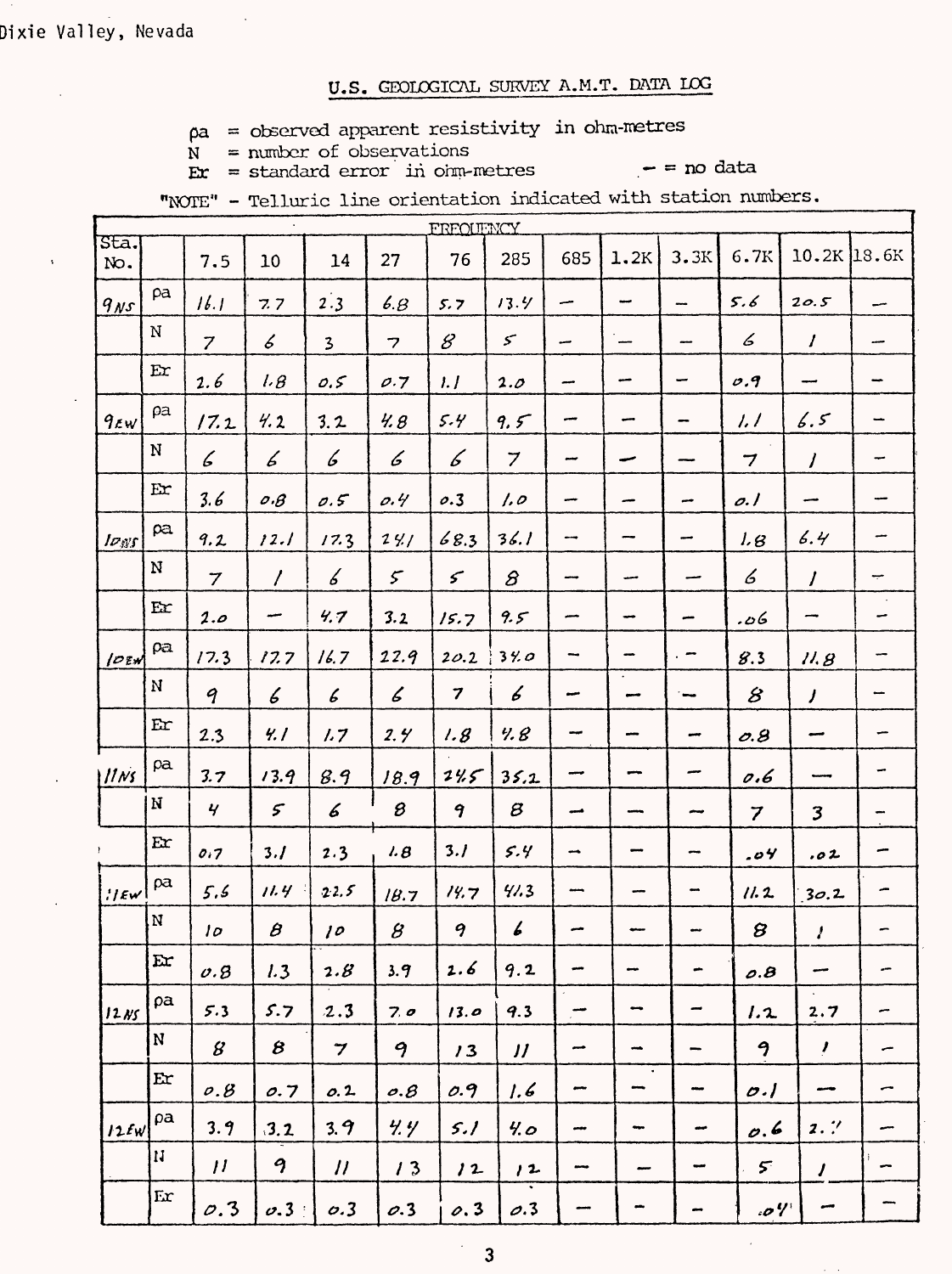$pa = observed$  apparent resistivity in ohm-metres

 $N =$  number of observations

 $Fr = standard error$  in ohm-metres

 $-$  = no data

|                  |                           |                  |                         |                          |                   | FREQUENCY        |                            |                          |                                                                                                                                                                                                                                               |                          |                            |                          |                          |
|------------------|---------------------------|------------------|-------------------------|--------------------------|-------------------|------------------|----------------------------|--------------------------|-----------------------------------------------------------------------------------------------------------------------------------------------------------------------------------------------------------------------------------------------|--------------------------|----------------------------|--------------------------|--------------------------|
| Sta.<br>No.      |                           | 7.5              | 10                      | 14                       | 27                | 76               | 285                        | 685                      | 1.2K                                                                                                                                                                                                                                          | 3.3K                     | 6.7K                       | 10.2K 18.6K              |                          |
| 13N <sub>5</sub> | pa                        | 27.6             | 30.0                    | 39.9                     | 50.9              | 23.4             | 5.3                        | ⊷                        | --                                                                                                                                                                                                                                            | ÷                        | 1.8                        | O.2                      | -                        |
|                  | $\mathbf N$               | 6                | 6                       | 6                        | 6                 | 6                | $\bm{\beta}$               | --                       |                                                                                                                                                                                                                                               | --                       | $\overline{z}$             | $\prime$                 | مسد                      |
|                  | Er                        | 3.9              | 6.2                     | 7. b                     | 2.2               | 1.2              | 1.5                        |                          | ۰.,                                                                                                                                                                                                                                           | -                        | o.1                        | -                        | --                       |
| $13$ EW          | ρa                        | 10.3             | 16.8                    | 10.3                     | 12.4              | 10.0             | 12.0                       | ∽                        |                                                                                                                                                                                                                                               | $\overline{\phantom{a}}$ | .06                        | O.1                      | --                       |
|                  | N                         | $\overline{7}$   | 5 <sup>2</sup>          | $\mathcal{B}$            | $\mathcal{S}$     | $\mathcal{S}$    | $\boldsymbol{\varnothing}$ | ÷                        |                                                                                                                                                                                                                                               | ÷                        | $\overline{7}$             | $\prime$                 |                          |
|                  | Er                        | 1.7              | 3.0                     | 1.4                      | 1.0               | O.8              | 1.4                        | --                       |                                                                                                                                                                                                                                               | m.                       | , 0)                       | ∽                        |                          |
| 17/55            | pa                        | 5.3              | 6.3                     | 8.4                      | 11.3              | 10.4             | ÷                          | ⊷                        |                                                                                                                                                                                                                                               | ---                      | 5.5                        | 17.8                     |                          |
|                  | N                         | $\overline{U}$   | 6                       | $\overline{11}$          | 9                 | 14               | ÷                          | --                       |                                                                                                                                                                                                                                               | -                        | 7                          | $\overline{\prime}$      |                          |
|                  | Er                        | 0.9              | 1.7                     | 0.6                      | $\rho.2$          | 0.5              | ÷                          | -                        |                                                                                                                                                                                                                                               | -                        | O.6                        | $\overline{\phantom{0}}$ |                          |
| $17$ ev          | ρa.                       | 9.5              | 7.9                     | 9.1                      | 9.7               | 7.0              | 9.2                        | --                       |                                                                                                                                                                                                                                               |                          | 1.0                        | Ч. 6                     |                          |
|                  | ${\bf N}$                 | $\overline{3}$   | 9                       | 12                       | 9                 | 10               | 6                          | ÷                        |                                                                                                                                                                                                                                               |                          | 9                          | $\overline{\prime}$      | ÷                        |
|                  | Er                        | 1.8              | 0.6                     | o.6                      | 0.9               | 0.5              | 0.2                        |                          |                                                                                                                                                                                                                                               | -                        | 6، .                       | --                       | مسم                      |
| 15N5             | pa                        | 10.5             | 11.2                    | 10.3                     | 22.4              | 22.4             | $\overline{\phantom{a}}$   | $\overline{\phantom{a}}$ | -                                                                                                                                                                                                                                             |                          | 2.4                        | 6.6                      | سب                       |
|                  | N                         | 6                | $\mathcal{F}$           | 6                        | 6                 | 6                | -                          | -                        |                                                                                                                                                                                                                                               | <b></b>                  | $\gamma$                   | $\mathcal{L}$            |                          |
|                  | Er                        | 2.4              | 3.7                     | 0.9                      | 7.1               | 4.7              |                            | -                        |                                                                                                                                                                                                                                               | -                        | 0.3                        | ÷                        | ⊷                        |
| 15km             | ρa                        | 57.4             | 30.9                    | 58.2                     | 64.0              | 57.0             | 47.9                       | -                        |                                                                                                                                                                                                                                               |                          | 0.2                        | 1.1                      |                          |
|                  | N                         | 6                | 6                       | 6                        | 7                 | 7                | $\boldsymbol{\mathcal{S}}$ |                          |                                                                                                                                                                                                                                               |                          | $\mathcal{F}$              | $\prime$                 |                          |
|                  | Er                        | 8.4              | 2.8                     | 16.9                     | 2.9               | 5.9              | 4.7                        |                          | -                                                                                                                                                                                                                                             | ÷                        | .02                        | ÷,                       |                          |
| 16ns             | ρa                        | 12.9             | 6.1                     | 14.9                     | 125               | 22.2             | 9.6                        | --                       | ÷                                                                                                                                                                                                                                             | $\overline{\phantom{0}}$ | 0.2                        | $\frac{1}{2}$            | $\overline{\phantom{a}}$ |
|                  | N                         | $\boldsymbol{q}$ | $\overline{\mathbf{3}}$ | $\mathcal{F}$            | $\eta$            | $\mu$            | 10                         | --                       | -                                                                                                                                                                                                                                             | ÷                        | $\mathbf{3}$               | $\prime$                 |                          |
|                  | E                         | 1.4              | $1.5^{\circ}$           | 1.8                      | O.B               | 1.2              | 0.6                        | ÷                        | $\bullet$<br>en en de la grande de la grande de la grande de la grande de la grande de la grande de la grande de la grande d<br>De la grande de la grande de la grande de la grande de la grande de la grande de la grande de la grande de la | -                        | ا ہ                        |                          |                          |
| $16$ EW          | pa                        | 23.7             | 15.9                    | 19.6                     | 15.4              | 16.6             | 12.3                       | -                        | -                                                                                                                                                                                                                                             | $\overline{\phantom{a}}$ | 0.3                        | 0.5                      |                          |
|                  | $\boldsymbol{\mathsf{H}}$ | 9                | <u> 10 </u>             | $\overline{\mathcal{U}}$ | $\overline{\rho}$ | $\boldsymbol{q}$ | 6                          | $\overline{\phantom{a}}$ | $\overline{\phantom{a}}$                                                                                                                                                                                                                      | $\overline{\phantom{a}}$ | $\boldsymbol{\mathcal{S}}$ | $\prime$                 |                          |
|                  | Er                        | 1.9              | 1.4                     | 2.6                      | 1.4               | O.9              | $\rho$ . $\beta$           | سہ                       | -                                                                                                                                                                                                                                             |                          | .04                        |                          | ÷,                       |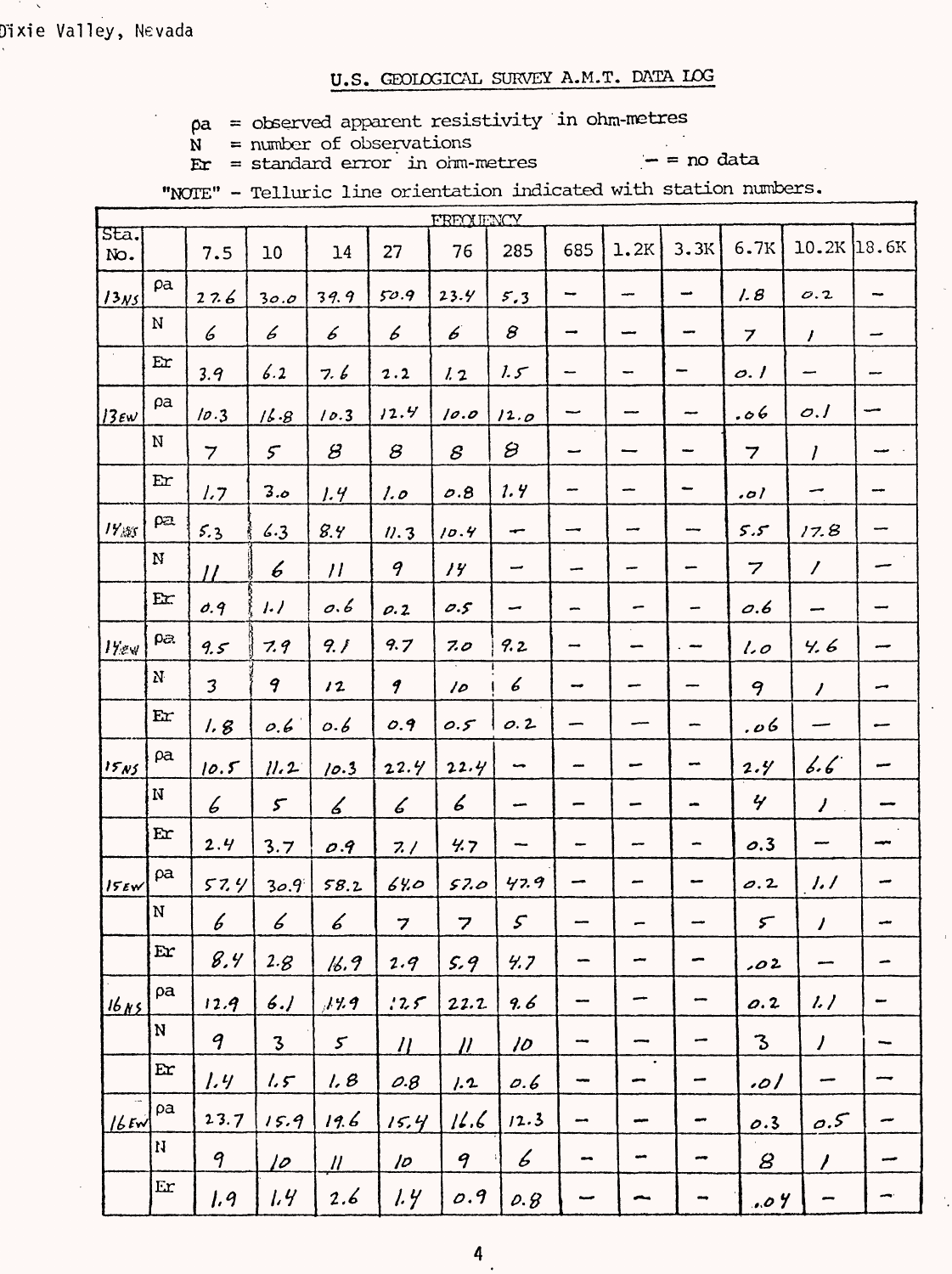Dixie Valley, Nevada

# U.S. GEOLOGICAL SURVEY A.M.T. DATA LOG

- $pa = observed apparent resistivity in ohm-meters$ <br> $N = number of observations$
- $\mathbf{E} \mathbf{r}$  = standard error in ohm-metres

 $\ddot{\phantom{a}}$ 

 $-$  = no data

|  |  | "NOTE" - Telluric line orientation indicated with station numbers. |  |  |
|--|--|--------------------------------------------------------------------|--|--|
|  |  |                                                                    |  |  |

|                  |                            |                            |                            |                            |                      | FREOUENCY      |                                                           |                          |                          |                          |                            |                          |    |
|------------------|----------------------------|----------------------------|----------------------------|----------------------------|----------------------|----------------|-----------------------------------------------------------|--------------------------|--------------------------|--------------------------|----------------------------|--------------------------|----|
| sta.<br>No.      |                            | 7.5                        | 10                         | 14                         | 27                   | 76             | 285                                                       | 685                      | 1.2K                     | 3.3K                     | 6.7K                       | 10.2K 18.6K              |    |
| 17 <sub>NS</sub> | pa                         | 10.2                       | 9.8                        | 9.9                        | 23.5                 | 17.7           | 9.3                                                       |                          |                          | --                       | 11.5                       | 5.5                      |    |
|                  | $\mathbf N$                | $\overline{\mathbf{3}}$    | $\frac{1}{2}$              | 6                          | $\boldsymbol{\zeta}$ | 8              | $\overline{z}$                                            | -                        |                          | --                       | $\overline{\mathbf{z}}$    | $\overline{J}$           | -- |
|                  | Er                         | 2.6                        | 2.3                        | 1, 3                       | 3.7                  | 1.2            | O.9                                                       |                          |                          | ÷                        | .43                        |                          |    |
| $17$ EW          | ρa                         | 17.8                       | 12.1                       | 12.2                       | 13.7                 | 10.9           | 4.5                                                       | ÷                        |                          | --                       | 1.1                        | 3.4                      |    |
|                  | ${\bf N}$                  | $\boldsymbol{\mathcal{I}}$ | 6                          | 9                          | 9                    | 8              | 6                                                         | -                        |                          |                          | 6                          | I                        |    |
|                  | Er                         | 2.5                        | 2.8                        | $\frac{1}{2}$              | 1.2                  | O.B            | 0.7                                                       |                          |                          | ÷                        | .08                        | ÷                        |    |
| $IB_{NS}$        | pa                         | 7.9                        | 9.2                        | 13.4                       | 15.9                 | 19.7           | 7.7                                                       | ÷                        |                          |                          | 1.9                        | 18.6                     |    |
|                  | ${\bf N}$                  | $\overline{z}$             | $\boldsymbol{\mathcal{U}}$ | 10                         | 13                   | 13             | $\mathcal{S}% _{M_{1},M_{2}}^{\alpha,\beta}(\varepsilon)$ |                          |                          |                          | $\mathcal{S}$              | $\prime$                 |    |
|                  | Er                         | 1.6                        | 1.2                        | 1.5                        | 0.6                  | 0.4            | 0.8                                                       |                          |                          |                          | O.2                        | --                       | -  |
| $1E\exp$         | pa                         | 8.9                        | <u>mme</u>                 | 10.3                       | 12.8                 | 15.3           | 12.4                                                      | -                        | $\mathcal{L}$            | -                        | c.5                        | 2.7                      |    |
|                  | N                          | 13                         | ∽                          | $\mathcal B$               | 13                   | 14             | 10                                                        |                          |                          |                          | $\boldsymbol{\mathcal{U}}$ | $\overline{\phantom{a}}$ |    |
|                  | Er                         | 0.6                        | ÷                          | 1.0                        | 0.8                  | 0.4            | 0.8                                                       | -                        |                          |                          | .02                        | ÷                        |    |
| 19ns             | pa                         | 10.9                       | سہ                         | 6.3                        | 7.6                  | 8.7            | 4.6                                                       |                          |                          |                          | O.2                        | 1.3                      |    |
|                  | N                          | $\frac{1}{\sqrt{2}}$       |                            | $\frac{1}{\sqrt{2}}$       | 6                    | $\overline{z}$ | 6                                                         |                          |                          |                          | 6                          | $\overline{I}$           |    |
|                  | Er                         | 3.2                        |                            | 0.8                        | 1.2                  | 0.5            | 1.3                                                       | ⊷                        |                          |                          | .o/                        |                          |    |
| 195w             | ρa                         | 11.9                       | ⊷                          | 10.4                       | 7.5                  | 8,4            | 7.6                                                       | --                       |                          | ⊷.                       | 0.7                        | 7.5                      |    |
|                  | ${\bf N}$                  | 8                          | m                          | 6                          | 6                    | 6              | 6                                                         |                          |                          |                          | 6                          | $\prime$                 |    |
|                  | $\mathop{\rm Er}\nolimits$ | $2.5^{2}$                  |                            | 2.0                        | $\frac{1}{2}$        | 1.3            | 1.0                                                       | -                        |                          |                          | .04                        |                          |    |
| 20N <sub>5</sub> | ρa                         | 4.9                        | 6.3                        | 7.2                        | 9.0                  | 9.2            | 3.3                                                       |                          | -                        | $\overline{\phantom{a}}$ | O.1                        | 0.3                      | -  |
|                  | ${\bf N}$                  | $\boldsymbol{\eta}$        | $\boldsymbol{\eta}$        | 15                         | $\sqrt{2}$           | 14'            | 6                                                         | $\overline{\phantom{a}}$ | حصر                      | $\overline{\phantom{a}}$ | 15                         | $\prime$                 | ∽  |
|                  | E                          | 0.6                        | 0.6                        | 0.6                        | o.9                  | 0.3            | 0.2                                                       | -                        | $\bullet$<br>pines       | $\overline{\phantom{a}}$ | $\boldsymbol{\mathcal{O}}$ | -                        |    |
| 20EV             | ρa                         | Ч. о                       | 4.8                        | 5.5                        | 6.3                  | 6.5            | 14.2                                                      | $\overline{\phantom{a}}$ | ∽                        | $\overline{\phantom{a}}$ | <u>l. 7</u>                | 6.3                      |    |
|                  | $\boldsymbol{\mathcal{H}}$ | 15                         | 10                         | $\boldsymbol{\mathcal{U}}$ | 9                    | 12             | 6                                                         | ---                      | $\overline{\phantom{a}}$ | يسب                      | 8                          | $\prime$                 |    |
|                  | Er                         | 0.3                        | 0.6                        | 0.6                        | $\sigma$ . 3         | 0.3            | 2.2                                                       |                          |                          | سب                       | .03                        |                          |    |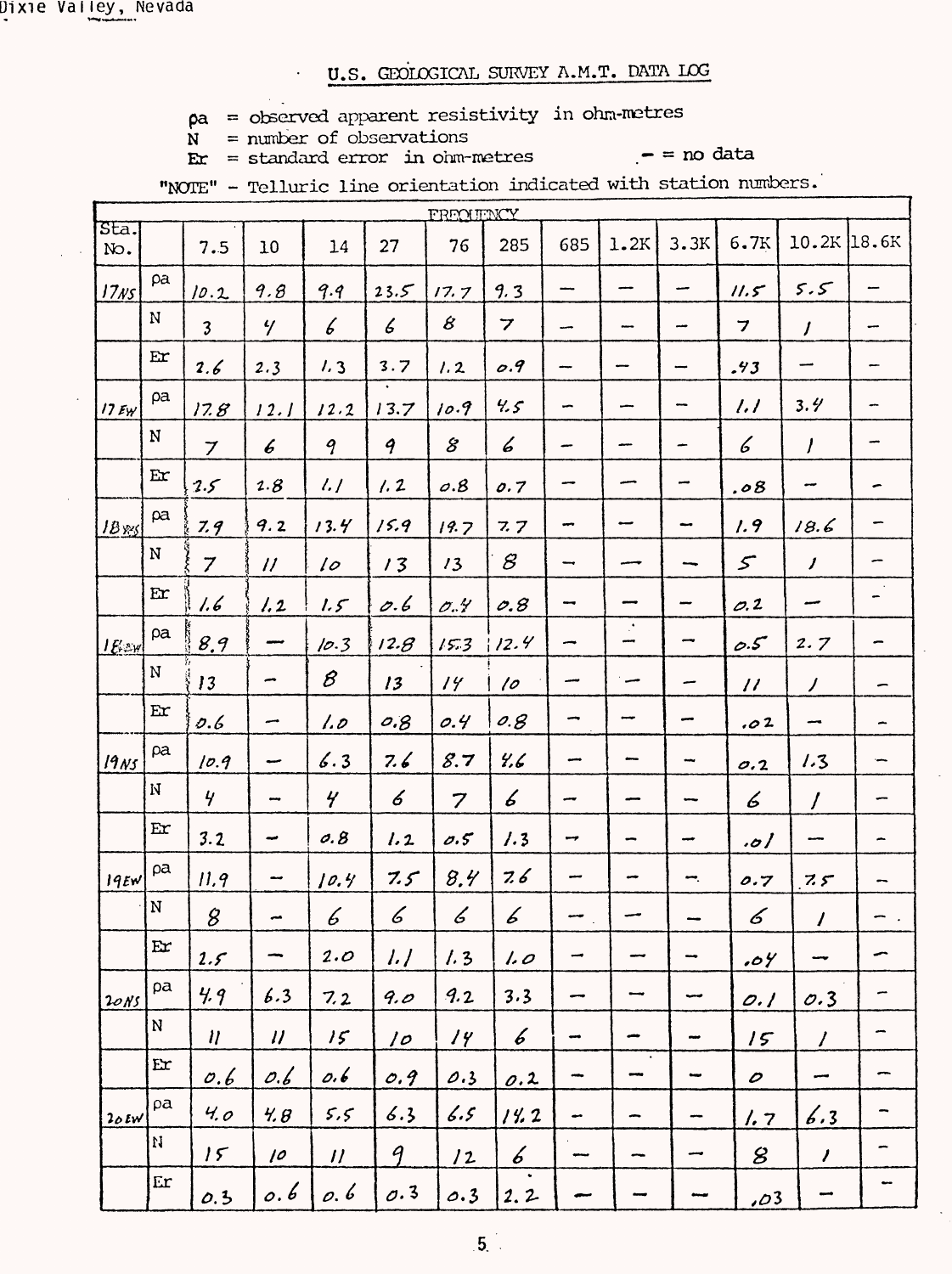Dixie Valley, Mevada

#### U.S. GEOLOGICAL SURVEY A.M.T. DATA LOG

- $pa = observed$  apparent resistivity in ohm-metres
- $N =$  number of observations
- $\mathbf{E} \mathbf{r} = \text{standard error in cim-metres}$  = no data
	-

|             |              |                          |                         |                             |                            | FRECUENCY                   |                          |                          |                          |                          |                          |                     |                          |
|-------------|--------------|--------------------------|-------------------------|-----------------------------|----------------------------|-----------------------------|--------------------------|--------------------------|--------------------------|--------------------------|--------------------------|---------------------|--------------------------|
| Sta.<br>No. |              | 7.5                      | 10                      | 14                          | 27                         | 76                          | 285                      | 685                      | 1.2K                     | 3.3K                     | 6.7K                     | $10.2K$ 18.6K       |                          |
| 2111        | pa           | 11.2                     | 8.2                     | 7.0                         | 9.5                        | 9.1                         | 7.4                      | $\rightarrow$            | ÷,                       | $\overline{\phantom{a}}$ | O.S                      | 40                  |                          |
|             | N            | $\frac{1}{2}$            | $\mathcal{F}$           | 6                           | 6                          | $\mathcal{L}_{\mathcal{C}}$ | $\mathfrak{S}$           | سد                       |                          | --                       | $\overline{y}$           | $\prime$            | --                       |
|             | Er           | 3.1                      | $2.5^{\circ}$           | 1.3                         | 1.3                        | 1.2                         | 1.2                      | -                        | -                        | -                        | $\sigma$ , 2             | سىم                 |                          |
| 2/EW        | ра           | 9.3                      | 6.4                     | 3.7                         | 4.7                        | 6.2                         | 15.4                     |                          | -                        | --                       | 0, 2                     | 1.6                 |                          |
|             | N            | $\mathbf{I}$             | 2                       | $\mathcal{F}$               | $\mathcal{S}$              | $\overline{z}$              | 6                        | -                        | -                        | -                        | $\overline{y}$           | $\overline{1}$      | --                       |
|             | Er           | 1.4                      | 2.3                     | 0.3                         | 0.6                        | 1.0                         | 2.9                      | --                       | ---                      | -                        | .03                      | --                  | -                        |
| $22, \mu$   | ρa           | 3.9                      | 4.9                     | 8.7                         | 9.8                        | 9.3                         | 7.2                      | --                       | -                        | سب                       | 17.6                     | 4.0                 |                          |
|             | N            | $\boldsymbol{6}$         | 3                       | 6                           | $\overline{z}$             | $\overline{z}$              | $\measuredangle$         | ÷                        |                          | $\overline{\phantom{a}}$ | $\boldsymbol{\varsigma}$ | $\prime$            | -                        |
|             | $E$ r        | 1.0                      | 0.8                     | 1.7                         | 1.1                        | O.6                         | 1.4                      | -                        |                          |                          | O.7                      | --                  |                          |
| 22. Fw      | pa           | 7.7                      | 8.2                     | 5.4                         | 5,6                        | 5.1                         | 9.5                      | -                        |                          | -                        | 0.7                      | 2.3                 |                          |
|             | ${\bf N}$    | $\boldsymbol{6}$         | $\mathcal{F}$           | $\overline{z}$              | $\overline{\mathbf{z}}$    | $\boldsymbol{\mathcal{B}}$  | $\mathbf{z}$             | -                        |                          | $\overline{\phantom{a}}$ | 8                        | $\overline{\prime}$ |                          |
|             | Ex           | 1.8                      | 0.5                     | 0.6                         | 0.6                        | 0.3                         | $\iota\iota$             | --                       |                          | $\overline{\phantom{0}}$ | .06                      | ÷                   | ÷                        |
| $23 \, vs.$ | pa           | 8,7                      | 9.8                     | 25,8                        | 25.8                       | 21.7                        | 19.9                     | ł                        |                          | ---                      | 9.7                      | 80.1                | --                       |
|             | N            | $\overline{y}$           | $\boldsymbol{q}$        | 9                           | $\boldsymbol{\mathcal{I}}$ | $\boldsymbol{\tau}$         | $\overline{\mathbf{z}}$  | -                        | سد                       | $\overline{\phantom{a}}$ | 7                        | $\prime$            | -                        |
|             | Er           | 1.7                      | 1.6                     | 4.4                         | 5.1                        | 3.5                         | 1.6                      |                          |                          | ∽                        | 0.7                      | --                  | -                        |
| 23EW        | pa           | 14.7                     | 17.4                    | 12.8                        | 17.5                       | 27.1                        | 15.1                     |                          | مس                       |                          | 5.0                      | 10.3                | ÷                        |
|             | N            | $\overline{7}$           | 9                       | 9                           | $\overline{\mathbf{z}}$    | 8                           | $\overline{\mathcal{L}}$ |                          |                          |                          | $\overline{z}$           | $\overline{I}$      |                          |
|             | $\mathbf{E}$ | 2.3                      | 2.9                     | 1.6                         | 1.6                        | 6.7                         | 2.0                      | -                        | $\overline{\phantom{a}}$ | --                       | 1.1                      | -                   |                          |
| 24/NS       | ρa           | 6.7                      | 10.0                    | 9.7                         | 12.3                       | 14.8                        | 7.3                      | $\overline{\phantom{a}}$ | -                        |                          | o.4                      | 1.8                 | -                        |
|             | ${\bf N}$    | $\overline{\phantom{a}}$ | $\overline{\mathbf{3}}$ | $\mathcal{L}_{\mathcal{L}}$ | 6                          | $\mathcal{E}$               | 6                        |                          |                          |                          | $\overline{z}$           | $\prime\,$          | $\overline{\phantom{0}}$ |
|             | $\mathbf{E}$ | 2.7                      | 3.1                     | O.9                         | 0.6                        | O.9                         | $\rho$ , $\beta$         | سی                       | $\bullet$<br>ļ           |                          | .01                      | ÷                   | -                        |
| $24$ EW     | ρa           | 19.7                     | 18.1                    | 14.9                        | 13.6                       | 8.3                         | 9.4                      | --                       | ---                      |                          | 0.5                      | c.l                 | -                        |
|             | N            | $\overline{7}$           | $\mathfrak{Z}$          | $\mathcal{F}$               | $\overline{7}$             | $\frac{1}{\sqrt{2}}$        | $\overline{z}$           | amas                     | j                        | سب                       | $\mathcal{S}$            | $\prime$            | -                        |
|             | Er           | 1.8                      | 5.4                     | 3.1                         | 1.5                        | 0.5                         | $\mathcal{L}$            | ببير                     | ÷                        |                          | .04                      | -                   |                          |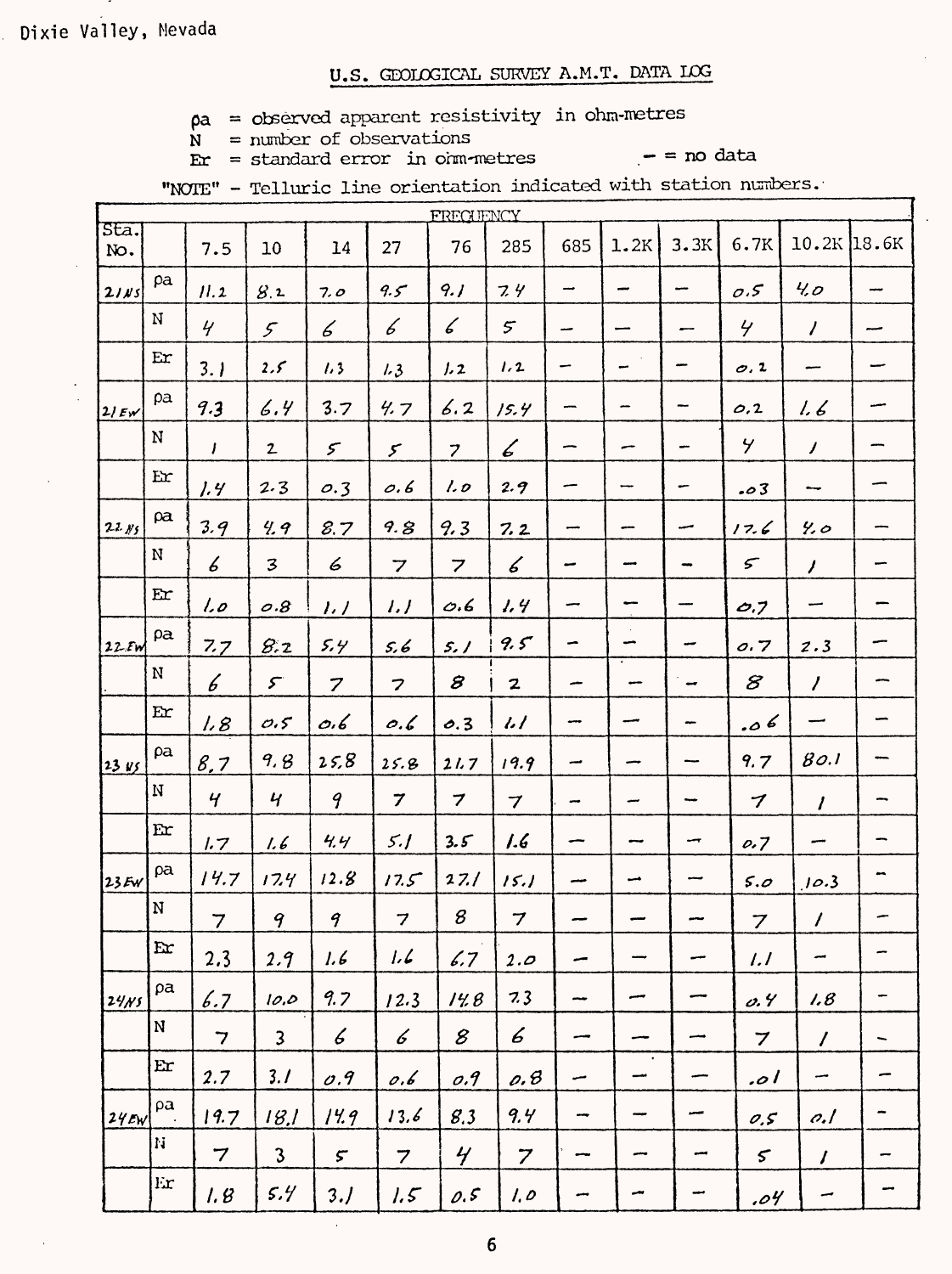Dixie Valley, Nevada

# U.S. GEOLOGICAL SURVEY A.M.T. DATA LOG

 $pa = observed apparent resistivity in ohm-metres$ 

 $N =$  number of observations  $Er = standard error in ohm-metres$ 

 $-$  = no data

"NOTE" - Telluric line orientation indicated with station numbers.

|                  |                        |                                                           |                            |                  |                            | FREQUENCY                  |                  |     |                |                          |                             |                     |                          |
|------------------|------------------------|-----------------------------------------------------------|----------------------------|------------------|----------------------------|----------------------------|------------------|-----|----------------|--------------------------|-----------------------------|---------------------|--------------------------|
| $sta.$<br>No.    |                        | 7.5                                                       | 10                         | 14               | 27                         | 76                         | 285              | 685 | 1.2K           | 3.3K                     | 6.7K                        | $10.2K$ 18.6K       |                          |
| 2585             | pa                     | 7.4                                                       | 411                        | 7.3              | 10.1                       | 13.7                       | 9.6              | --  |                | --                       | O.3                         | 3.2                 | -                        |
|                  | $\mathbf N$            | $\frac{1}{2}$                                             | $\overline{z}$             | $\mathcal{S}$    | 6                          | $\mathcal{L}^{\mathbb{C}}$ | $\mathbf{y}$     | ÷   |                | --                       | $\mathcal{F}$               | $\mathbf{I}$        | --                       |
|                  | Er                     | 1.8                                                       | 0.4                        | 0.9              | O.9                        | 1.7                        | 1.4              |     |                | $\overline{\phantom{0}}$ | .03                         |                     |                          |
| $25$ EW          | ρa                     | 8.1                                                       | 6.9                        | 7.0              | 7.7                        | 8.5                        | --               |     |                |                          | o.1                         | 0.5                 |                          |
|                  | ${\bf N}$              | $\overline{\phantom{a}}$                                  | $\gamma$                   | $\mathcal{L}$    | $\mathcal{S}$              | $\mathcal{F}$              |                  | سب  |                |                          | $\mathcal{J}_{\mathcal{J}}$ | $\prime$            |                          |
|                  | Er                     | 0.6                                                       | 1.0                        | 1.4              | 1.3                        | 0.7                        | -                |     |                |                          | 0.02                        | ---                 |                          |
| 26N              | pa                     | 46.8                                                      | 54.4                       | 53.8             | 544                        | 68.4                       | 71.1             | -   |                |                          | 18.7                        | 55.4                |                          |
|                  | ${\bf N}$              | $\mathscr{G}% _{M_{1},M_{2}}^{\alpha,\beta}(\varepsilon)$ | $\boldsymbol{z}$           | 6                | $\mathcal{B}$              | $\overline{z}$             | $\overline{z}$   |     |                |                          | $\boldsymbol{\mathcal{B}}$  | $\overline{\prime}$ |                          |
|                  | Er                     | 7.1                                                       | 7.4                        | 6.2              | 2.9                        | 4.7                        | 5.4              | --  |                |                          | 1.5                         | ÷                   |                          |
| $26$ $em$        | $\mathfrak{L}$         | 53.2                                                      | 33.2                       | 46.3             | 53.7                       | 54.3                       | 65.4             | ÷   | $\bullet$<br>- |                          | 2.3                         | 3.2                 |                          |
|                  | $_{\rm N}$             | $\mathcal{F}$                                             | 8                          | 6                | 6                          | 7                          | $\mathcal{S}$    |     |                |                          | $\mathcal{L}$               | $\prime$            | ---                      |
|                  | $\mathbf{E}\mathbf{x}$ | 9.7                                                       | 5.4                        | 6.2              | 10.2                       | 7.2                        | 7. 6             | مسر |                |                          | $\mathcal{O}$ .6            | ÷                   | $\overline{\phantom{a}}$ |
| 27.11            | pa                     | 4.7                                                       | 5.7                        | 6.9              | 10.4                       | 8.4                        | 8.3              |     |                |                          | 9.2                         | 8.8                 |                          |
|                  | $\rm N$                | $\mathcal{F}$                                             | $\boldsymbol{\varsigma}$   | 7                | 6                          | $\mathcal{L}$              | 6                | ÷   |                |                          | 7                           | $\prime$            |                          |
|                  | Er                     | 0.9                                                       | l. 6                       | 0.6              | 1.2                        | 2.9                        | 0.3              |     |                |                          | 1.2                         | مب                  |                          |
| 27EW             | ρa                     | 7.5                                                       | 7.5                        | 6.4              | 6.7                        | 75                         | b.b              |     |                |                          | o.9                         | 8.9                 |                          |
|                  | $\mathbf N$            | $\mathbf{y}$                                              | $\boldsymbol{\mathcal{S}}$ | $\overline{z}$   | 6                          | 6                          | 6                |     |                |                          | 7                           | $\overline{\prime}$ |                          |
|                  | Er                     | O.4                                                       | 1.3                        | 0.6              | $\rho$ . $\theta$          | o.8                        | 0.7              |     | anno 1         | -                        | $\mathcal{O}.I$             |                     |                          |
| 28ns             | pa                     | 8.7                                                       | 5.4                        | 7.6              | 7.5                        | 8.2                        | 5.8              |     | ---            | --                       | 5.7                         | 10.4                |                          |
|                  | N                      | $\mathcal{L}_{\mathcal{L}}$                               | $\frac{1}{2}$              | $\boldsymbol{6}$ | $\boldsymbol{\mathcal{L}}$ | 6                          | $\boldsymbol{6}$ |     | --             |                          | $\mathcal{F}$               | $\boldsymbol{J}$    |                          |
|                  | Er                     | 1.9                                                       | 1.6                        | o.6              | 0.8                        | 1.2                        | 0.5              |     | $\bullet$<br>÷ | ÷                        | o.I                         | مس                  |                          |
| 28F <sub>M</sub> | ρa                     | 8.1                                                       | 11.9                       | 7.0              | 7.6                        | 8.0                        | 7.6              |     | ÷              |                          | 1.3                         | 11.3                |                          |
|                  | $\mathbf{H}$           | $\mathcal{B}$                                             | $\overline{\mathcal{E}}$   | $\overline{y}$   | $\epsilon$                 | $\boldsymbol{\mathcal{L}}$ | $\epsilon$       |     | --             | --                       | $\beta$                     | $\prime$            |                          |
|                  | Er                     | 1.4                                                       | O.9                        | 1.4              | $\iota$                    | 0.5                        | 0.5              | ~   |                |                          | 0.2                         | ى                   |                          |
|                  |                        |                                                           |                            |                  |                            |                            |                  |     |                |                          |                             |                     |                          |

 $\overline{\mathbf{7}}$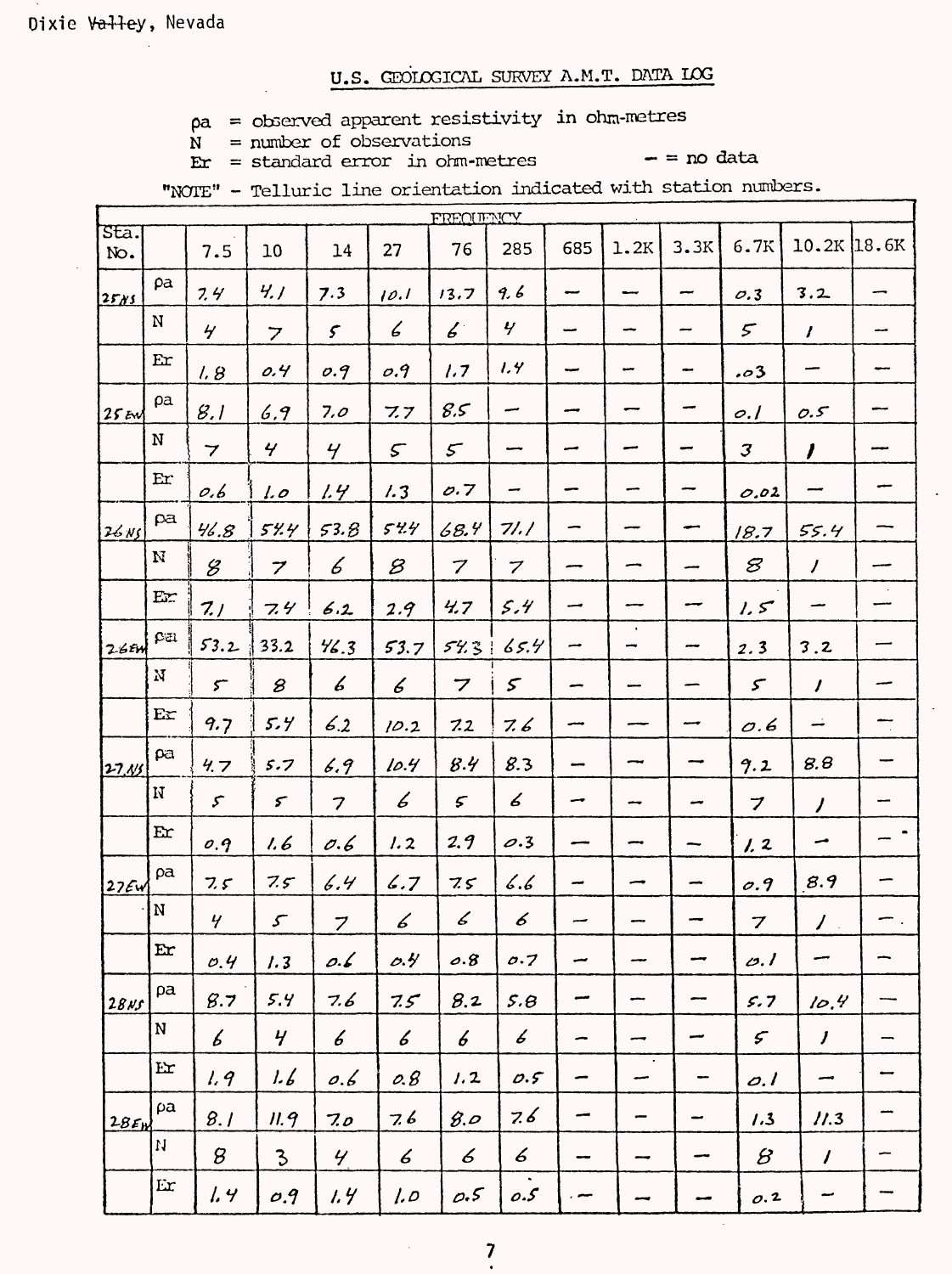$pa = observed apparent resistivity in ohm-metres$ 

 $N =$  number of observations  $Er = standard error in oim-metres$ 

 $-$  = no data

|                                 |                            |                         |                         |                            |                            | FREQUENCY               |                            |                          |                          |                          |                          |                             |       |
|---------------------------------|----------------------------|-------------------------|-------------------------|----------------------------|----------------------------|-------------------------|----------------------------|--------------------------|--------------------------|--------------------------|--------------------------|-----------------------------|-------|
| $\overline{\text{Sta.}}$<br>No. |                            | 7.5                     | 10                      | 14                         | 27                         | 76                      | 285                        | 685                      | 1.2K                     | 3.3K                     | 6.7K                     | $10.2K$ 18.6K               |       |
| 29ns                            | pa                         | 11.2                    | 10.8                    | 6.7                        | 6.7                        | 7.7                     | 6.1                        |                          |                          | مسد                      | 18.6                     | 6.9                         |       |
|                                 | N                          | $\prime$                | $\mathfrak{Z}$          | 3                          | 6                          | $\overline{z}$          | $\mathcal{F}$              | $\overline{\phantom{a}}$ |                          | معد                      | $\gamma$                 | $\prime$                    | يبسبه |
|                                 | Ex                         | سب                      | 1.7                     | 1.6                        | 1.1                        | 0.5                     | 1.5                        |                          |                          | ÷                        | 2.2                      |                             |       |
| 29EM                            | pa                         | 14.4                    | 5.4                     | 8.3                        | 4.5                        | 7.2                     | 9.6                        |                          |                          | ÷                        | 1.3                      | $l.$ $\circ$                | ÷     |
|                                 | ${\bf N}$                  | $\overline{\mathbf{3}}$ | $\overline{\mathbf{3}}$ | 6                          | $\boldsymbol{\mathcal{L}}$ | 6                       | $\overline{\mathbf{3}}$    | سد                       |                          | -                        | 6                        | $\overline{\phantom{a}}$    | سب    |
|                                 | E <b>r</b>                 | O.3                     | 1.3                     | 1.7                        | 0.4                        | 0.3                     | O.9                        |                          |                          |                          | 0.3                      | -                           | ⊷     |
| 30.75                           | pa                         | 13.0                    | 9.2                     | 14.6                       | 10.2                       | 9.9                     | 10.9                       | -                        |                          |                          | 12.5                     | 11.9                        | ÷     |
|                                 | N                          | $\beta$                 | $\mathcal{F}$           | 6                          | $\overline{\mathbf{z}}$    | $\mathcal{B}$           | $\mathcal{Z}$              | --                       |                          |                          | $\mathcal{F}$            | $\prime$                    | --    |
|                                 | Er                         | 2.3                     | 2.2                     | 1.2                        | O.4                        | O.9                     | 5.3                        | --                       |                          | -                        | 1.6                      |                             |       |
| $3c$ $\epsilon$ $\psi$          | pa                         | 12.2                    | 13.0                    | 15.2                       | 9.5                        | 8.3                     | 14.4                       | --                       | مسيد                     | $\overline{\phantom{a}}$ | 3.4/                     | 18.8                        |       |
|                                 | $\mathbf N$                | $\overline{7}$          | $\gamma$                | 9                          | $\overline{z}$             | $\overline{\mathbf{z}}$ | $\mathbf{3}$               | مب                       | $\bullet$<br>--          | ÷                        | $\mathbf{3}$             | $\overline{\phantom{a}}$    |       |
|                                 | Er                         | 0.9                     | 1.0                     | 1.1                        | 0.6                        | 0.5                     | 1.9                        | ÷                        | -                        | ∽                        | $\alpha$ 5               | ÷                           |       |
| 3115                            | ρa                         | 2.8                     | 3.2                     | 3.1                        | 3.3                        | 4.0                     | 3.2                        | -                        | -                        |                          | 19.4                     | 9.3                         | ÷     |
|                                 | N                          | $\overline{3}$          | $\frac{1}{\sqrt{2}}$    | $\boldsymbol{\beta}$       | $\mathcal{B}$              | $\mathcal{S}$           | $\gamma$                   | --                       |                          |                          | 3                        | $\mathcal{I}_{\mathcal{L}}$ |       |
|                                 | $\mathbf{E}$               | 0.4                     | $\rho$ .2               | 0.6                        | O.2                        | 0.2                     | 0.3                        | --                       | ∽                        |                          | 0.3                      |                             | ---   |
| $31$ EW                         | pa                         | 3.5                     | 3.2                     | 4,4                        | 4.1                        | 4.3                     | 15.3                       |                          |                          |                          | -                        | 6.9                         |       |
|                                 | ${\bf N}$                  | $\overline{\mathbf{3}}$ | $\overline{\mathbf{3}}$ | $\pmb{\mathcal{B}}$        | 8                          | 6                       | $\boldsymbol{\prime}$      |                          |                          |                          |                          | $\prime$                    |       |
|                                 | $\mathbf{E}$               | O.3                     | 0.7                     | 0.4                        | 6.8                        | O.2                     | ∽                          |                          | -                        | ∽                        | $\overline{\phantom{m}}$ | -                           | -     |
| 32N <sub>5</sub>                | pa                         | 6.7                     | 9.4                     | 9.9                        | 78                         | 16.1                    | 11.2                       | ÷                        | -                        | $\overline{\phantom{a}}$ | 2.2                      | 12.2                        | -     |
|                                 | $\mathbf N$                | 4 <sub>1</sub>          | 6                       | $\boldsymbol{\mathcal{L}}$ | $\boldsymbol{\mathcal{L}}$ | $\overline{z}$          | $\boldsymbol{\mathcal{L}}$ | -                        | $\overline{\phantom{a}}$ | -                        | 8                        | $\prime$                    |       |
|                                 | $\mathop{\rm Er}\nolimits$ | 2.6                     | O.9                     | $1.5^\circ$                | 1.9                        | 0.6                     | 1.2                        | $\overline{\phantom{a}}$ | $\bullet$<br>÷           | مب                       | 0.2                      | ÷                           | ÷     |
| 32EW                            | ρa                         | 6p                      | 5,8                     | 6.2                        | 5.7                        | 1D.B                    | 9.8                        | ÷                        | سب                       | ÷                        | 1.8                      | 6.9                         |       |
|                                 | $\mathbf{M}$               | $\mathcal{P}$           | $\overline{7}$          | $\overline{7}$             | 6                          | 8                       | $\mathcal{S}$              | --                       | ł                        | -                        | $\mathcal S$             | $\prime$                    | -     |
|                                 | $\mathop{\rm Er}\nolimits$ | 0.7                     | o.6                     | 1.0                        | o.4                        | 2.6                     | $\circ \cdot \circ$        | سہ                       |                          |                          | 0.2                      |                             | --    |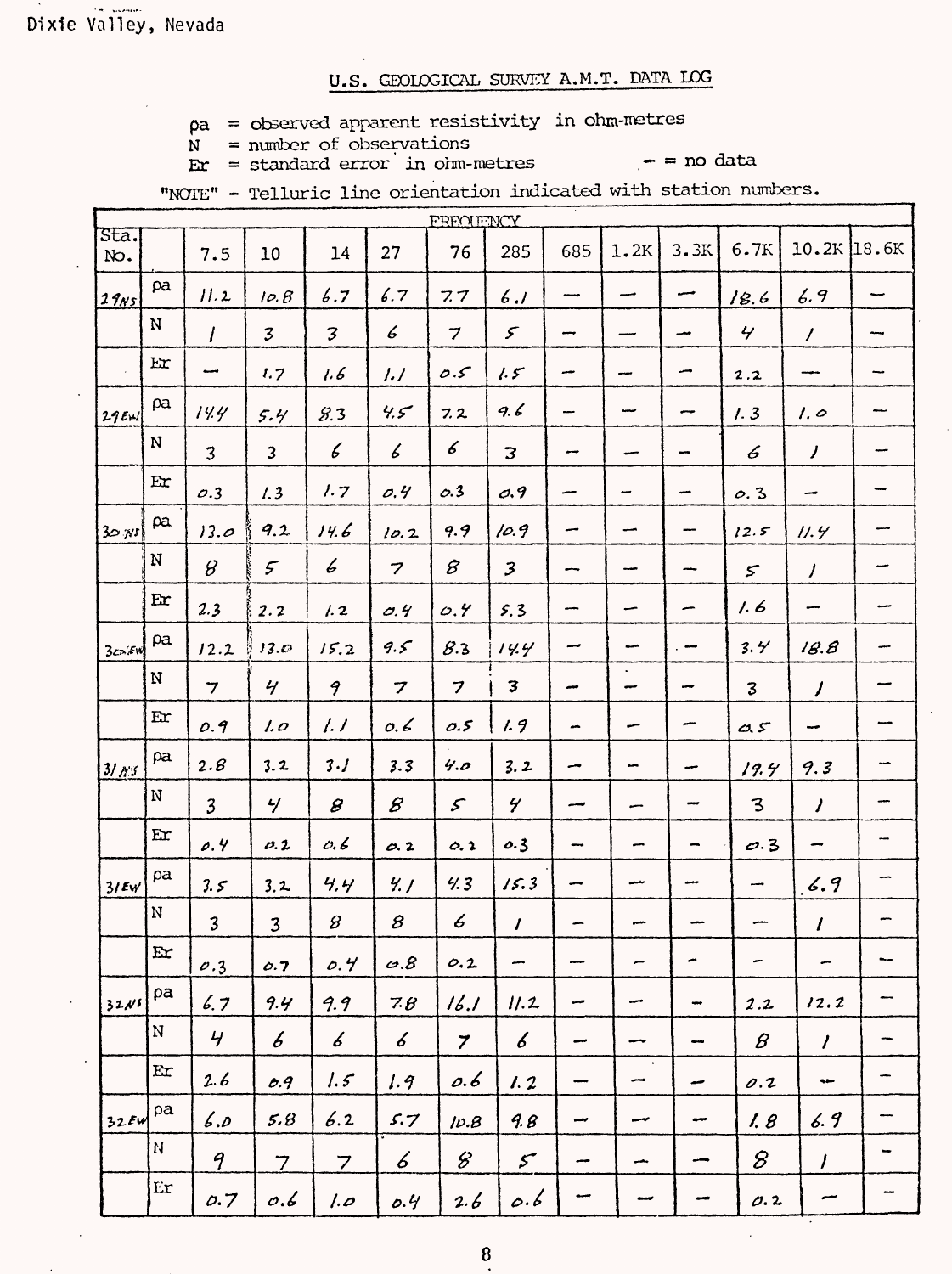$pa = observed apparent resistivity in ohm-metres$ 

 $N =$  number of observations  $\mathbf{r}$  = standard error in orm-metres

 $-$  = no data

"NOTE" - Telluric line orientation indicated with station numbers.

|                   |             |                            |                          |                            |                         | FREQUENCY               |                                  |                            |                          |                          |                         |                          |                          |
|-------------------|-------------|----------------------------|--------------------------|----------------------------|-------------------------|-------------------------|----------------------------------|----------------------------|--------------------------|--------------------------|-------------------------|--------------------------|--------------------------|
| $Sta.$<br>No.     |             | 7.5                        | 10                       | 14                         | 27                      | 76                      | 285                              | 685                        | 1.2K                     | 3.3K                     | 6.7K                    | 10.2K                    | 13.6K                    |
| <u>33 NS</u>      | pa          | 4.5                        | 7.6                      | 4.4                        | 4.6                     | 4.5                     | 2.2                              | -                          | --                       |                          | 2.1                     | 2.7                      | -                        |
|                   | $\mathbf N$ | $\overline{z}$             | $\mathbf{3}$             | 6                          | 10                      | 9                       | $\gamma$                         | --                         |                          | -                        | 6                       | $\prime$                 | مبير                     |
|                   | Er          | $0.5^{\circ}$              | 1.3                      | 0.6                        | $\rho.\mathcal{S}$      | O.3                     | 0.4                              | -                          |                          | -                        | o.l                     |                          |                          |
| $33$ EW           | pa          | 5.2                        | 3.0                      | 4.2                        | 4.1                     | 3.0                     | 3.0                              |                            |                          | $\overline{\phantom{m}}$ | O.7                     | 1.9                      |                          |
|                   | N           | $\boldsymbol{\mu}$         | $\zeta$                  | 10                         | 10                      | 10                      | 4                                | -                          |                          |                          | Y                       | $\prime$                 |                          |
|                   | Ex          | 0.4                        | 0.4                      | 0.4                        | 0.2                     | $\sigma$ ./             | 0.3                              | -                          |                          | -                        | O.1                     | $\overline{\phantom{0}}$ |                          |
| <u> 39 ns</u>     | pa          | 4.9                        | 6.1                      | 9.8                        | 8.8                     | 16.0                    | 8.7                              |                            |                          |                          | 6.5                     | 92.0                     |                          |
|                   | $\mathbf N$ | $\boldsymbol{\mathcal{S}}$ | 6                        | $\overline{z}$             | $\overline{\mathbf{z}}$ | $\mathcal{B}% _{0}$     | 3                                | --                         |                          | -                        | $\mathbf{z}$            | $\prime$                 | -                        |
|                   | Er          | 0.2                        | 1.1                      | 1.5                        | 0.6                     | 0.7                     | 0.5                              | ÷                          |                          | -                        | O.8                     | -                        |                          |
| $3\frac{L}{B}$ EW | $\rho$ a    | 9.8                        | 6.3                      | 10.3                       | 8.2                     | 8.9                     | 10.0                             | -                          |                          | ÷                        | 5.1                     | 24.0                     |                          |
|                   | $\mathbf N$ | 9                          | $\overline{\phantom{a}}$ | 8                          | $\overline{z}$          | 6                       | 3                                | --                         |                          |                          | $\overline{\mathbf{y}}$ | $\prime$                 |                          |
|                   | Er          | O.9                        | o.8                      | 0.5                        | 0.6                     | 0.8                     | 0.6                              | $\overline{\phantom{a}}$ . | $\blacksquare$           | -                        | O.7                     | --                       | -                        |
| 35N5              | pa          | 9.4                        | 6.5                      | 14.6                       | 11.0                    | 21.6                    | 12.5                             | -                          | سد                       | -                        | 52.02                   | 17.1                     |                          |
|                   | N           | $\boldsymbol{l}$           | $2-$                     | $\boldsymbol{\mathcal{F}}$ | $\overline{10}$         | 8                       | $\mathbf{z}$                     | ∽                          | -                        | -                        | $\gamma$                | $\overline{\prime}$      | -                        |
|                   | Ex          | ma a                       | 0.3                      | 3.1                        | 0.7                     | 1.2                     | 0.7                              | ∽                          | ---                      |                          | 8.4                     |                          |                          |
| 356x              | pa          | 13.0                       | 12.9                     | 11.2                       | 11.7                    | 15.2                    | 22.6                             | سد                         |                          | سب                       | 9.2                     | 24.4                     | ÷                        |
|                   | ${\bf N}$   | 10                         | $\boldsymbol{y}$         | 15                         | 9                       | $\mathcal{F}$           | $\mathcal{F}$                    |                            |                          |                          | $\varsigma$             | $\prime$                 |                          |
|                   | E x         | O.9                        | 1.4                      | 0.7                        | 0.7                     | 0.9                     | 70                               | ÷                          | -                        | $\overline{\phantom{a}}$ | 0.3                     | $\overline{\phantom{a}}$ |                          |
| $36$ NS           | ρa          | 12.2                       | 10.3                     | 16.0                       | 24.5                    | 21.0                    | 14.4                             | سب                         | ÷                        | $\overline{\phantom{0}}$ | 25.4                    | 16.9                     | -                        |
|                   | N           | $\overline{\mathbf{3}}$    | $\overline{Y}$           | $\boldsymbol{\mathcal{L}}$ | $\boldsymbol{q}$        | $\overline{\mathbf{z}}$ | $\gamma$                         | $\overline{\phantom{a}}$   | -                        | $\overline{\phantom{a}}$ | $\mathcal{S}$           | $\overline{1}$           | $\overline{\phantom{0}}$ |
|                   | $E$ r       | 0.7                        | 1.9                      | 2.2                        | 2.3                     | 0.7                     | 3.3                              | -                          | $\bullet$<br>-           | $\overline{\phantom{m}}$ | 0.5                     | --                       |                          |
| $36$ $F_y$        | pa          | 10.4                       | 11.6                     | 11.4                       | 14.9                    | 11.9                    | 11.3                             | $\overline{\phantom{a}}$   | $\overline{\phantom{a}}$ | -                        | 0.4                     | 0.9                      |                          |
|                   | N           | $\overline{7}$             | $\measuredangle$         | $\overline{7}$             | 9                       | $\overline{7}$          | $\boldsymbol{\dot{\mathcal{Y}}}$ | سر                         | ÷                        | ~                        | $\overline{7}$          | $\overline{I}$           |                          |
|                   | Er          | $\rho$ .5                  | 1.0                      | 1.7                        | 1.4                     | 0.5                     | 1.6                              |                            |                          |                          | 0.03                    | $\overline{\phantom{a}}$ | سبہ                      |

 $\overline{9}$ 

 $\sim 10^7$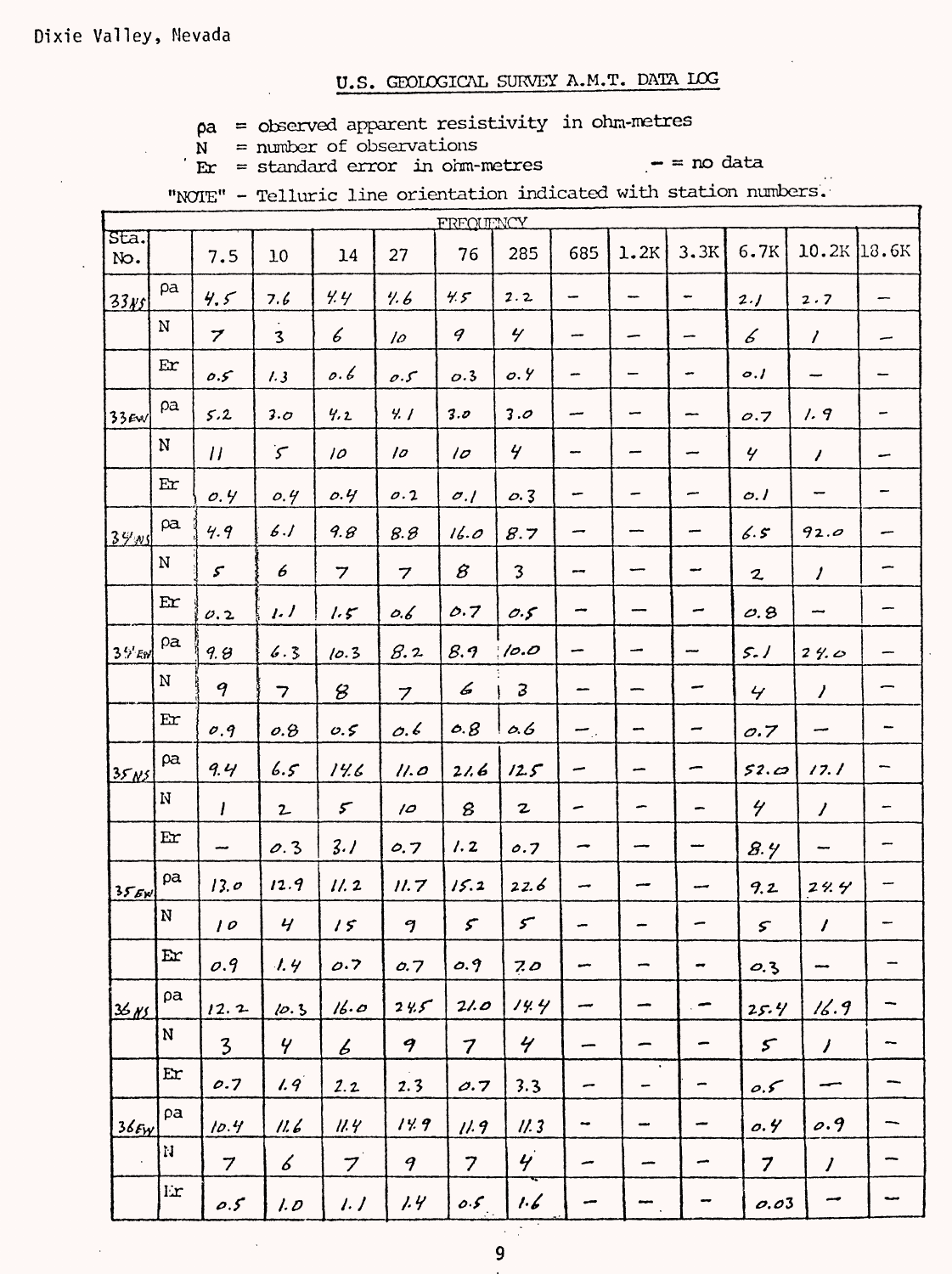$pa = observed apparent resistivity in ohm-metres$ 

 $\dot{N}$  = number of observations  $\mathbf{E} \mathbf{r} = \text{standard error}$  in orm-metres

 $-$  = no data

"NOTE" - Telluric line orientation indicated with station numbers.

|                  |                            |                            |                                                           |                   |                             | <b>FRECUENCY</b>     |                          |     |                |                          |                 |                          |       |
|------------------|----------------------------|----------------------------|-----------------------------------------------------------|-------------------|-----------------------------|----------------------|--------------------------|-----|----------------|--------------------------|-----------------|--------------------------|-------|
| Sta.<br>No.      |                            | 7.5                        | 10                                                        | 14                | 27                          | 76                   | 285                      | 685 | 1.2K           | 3.3K                     | 6.7K            | 10.2K                    | 18.6K |
| 37 <sub>N5</sub> | pa                         | 14.0                       | 16.8                                                      | 15.1              | 18.3                        | 245                  | nJ                       | -   | --             | ÷                        | 22.1            | 8.4                      |       |
|                  | ${\bf N}$                  | 6                          | $\mathcal{S}$                                             | $\mathcal{U}$     | $\boldsymbol{q}$            | $\overline{11}$      | $\mathcal{S}$            | --  | -              | w                        | 3               | $\prime$                 | --    |
|                  | Er                         | 2.6                        | 2.9                                                       | 1.5               | 1.2                         | 1.4                  | 1.2                      |     | ∽              | ⊷                        | 2.0             |                          |       |
| 325r             | pa                         | 9.0                        | 10.0                                                      | 10.5              | 9.9                         | 10.7                 | 17.7                     | --- |                | ت                        | 1.1             | 5.4                      |       |
|                  | N                          | 12                         | $\overline{\mathbf{z}}$                                   | 9                 | 10                          | $\mathcal{B}$        | $\gamma$                 | ÷   |                | ÷                        | $\mathcal{S}$   | $\prime$                 |       |
|                  | $\mathbf{E}$ r             | 0.6                        | 1.4                                                       | $\rho$ . $\theta$ | 0.5                         | 0.4                  | 8.1                      | -   |                |                          | 0.2             |                          |       |
| 38N              | $\beta a$                  | 8.6                        | 10.3                                                      | 12.3              | 15.7                        | 23.4                 | 5.4                      |     |                | ÷                        | 9.9             | 18.5                     |       |
|                  | ${\bf N}$                  | $\mathcal{L}$              | $\frac{2}{\sqrt{2}}$                                      | $\overline{7}$    | Ъ                           | Ъ                    | $\gamma$                 | -   |                |                          | $\mathcal{F}$   | $\prime$                 |       |
|                  | Ex                         | 1.8                        | 2.9                                                       | 1.8               | 2.1                         | 1.5                  | 1.2                      | ∽   |                |                          | $\sigma$ .4     |                          |       |
| $38$ Fw          | pa                         | 9.3                        | 8.8                                                       | 11.5              | 8.3                         | 83.0                 | 13.2                     | ÷   |                | مس .                     | 2.6             | 10.1                     |       |
|                  | $\mathbf{M}$               | 6                          | 1 <sub>D</sub>                                            | 6                 | $\mathcal{L}$               | 6                    | 3                        | --  |                |                          | $\sqrt{2}$      | $\prime$                 |       |
|                  | Er                         | 1.5                        | 1.7                                                       | O.9               | 1.7                         | 0.6                  | 1.5                      | ∽.  |                | ÷                        | O.1             |                          | -     |
| 3285             | pa                         | 26.5                       | 20.3                                                      | 24.9              | 26.3                        | 29.3                 | 18.3                     |     |                |                          | 8.6             | 34.4                     |       |
|                  | N                          | $\mathfrak{Z}$             | ヶ                                                         | 7                 | $\boldsymbol{z}$            | 6                    | $\overline{1}$           |     | سسہ            |                          | $\mathbf{z}$    | $\prime$                 |       |
|                  | Er                         | 110                        | 0.4                                                       | 2.9               | 3.5                         | 4.3                  | ÷                        |     | -              |                          | 0.2             |                          |       |
| $39$ EW          | pa                         | 343                        | 28.1                                                      | 32.0              | 23.5                        | 17.2                 | -                        |     |                |                          | 1.2             | 3.2                      |       |
|                  | $\mathbf N$                | $\boldsymbol{\mathcal{U}}$ | $\mathcal{B}% _{M_{1},M_{2}}^{\alpha,\beta}(\varepsilon)$ | 12                | $\boldsymbol{\prime\prime}$ | 9                    |                          |     |                |                          | $\gamma$        | $\overline{\phantom{a}}$ |       |
|                  | Er                         | 2, 2                       | 2.5                                                       | 1.6               | 1.2                         | 0.7                  | $\overline{\phantom{m}}$ | -   | -              | $\overline{\phantom{a}}$ | $\rho$ ./       | ---                      |       |
| $\frac{4}{5}$ NS | pa                         | 22.4                       | 29.9                                                      | 275               | 32.8                        | 37.0                 | 24.6                     | ÷   | معد            | -                        | 1.7             | 4.7                      |       |
|                  | N                          | $\mathcal{S}$              | $\mathcal{F}$                                             | $\mathcal{B}$     | 9                           | 10                   | $\mathbf{z}$             | سب  | -              | ∽                        | 8               | $\prime$                 |       |
|                  | Er                         | 3.3                        | 3.6                                                       | 1.7               | 1.5                         | 1.8                  | 2.7                      | --  | $\bullet$<br>- | ÷                        | O.2             | ∽                        | -     |
| 46cm             | pa                         | 48.9                       | 44.9                                                      | 46.5              | 63.1                        | 86.7                 | 87.0                     | مب  | سب             | سے                       | $O.\mathcal{B}$ | 1.0                      | ÷     |
|                  | $\boldsymbol{\mathcal{U}}$ | 7                          | 8                                                         | 12                | $\boldsymbol{\prime\prime}$ | $\boldsymbol{\beta}$ | $\mathfrak{p}$           | سہ  | سے             | مب                       | 10              | ı                        | -     |
|                  | Er                         | 4.8                        | 2.8                                                       | 3.0               | 2.4                         | 3.1                  | 10                       |     | سے             | سبب                      | 0.04            |                          | ÷     |

 $\boldsymbol{\eta}$